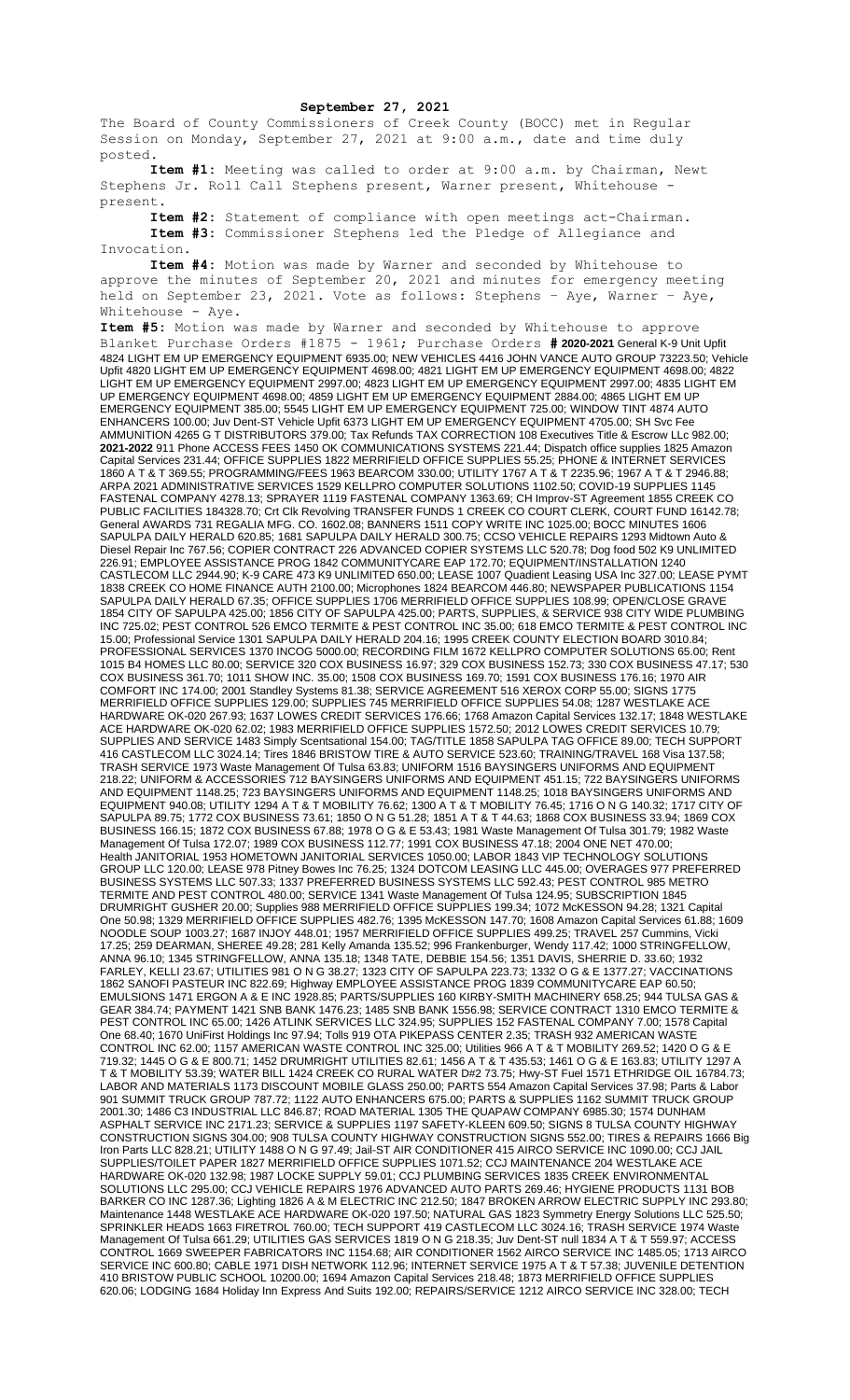SUPPORT 414 CASTLECOM LLC 3024.14; TIRES/REPAIRS 506 BRISTOW TIRE & AUTO SERVICE 80.00; TRAINING REGISTRATION 1619 ON TARGET SOLUTIONS GROUP INC 275.00; UTILITIES GAS SERVICES 1857 O N G 196.62; Planning/Zoning MONTHLY CHARGES 1405 Quadient Leasing USA Inc 167.11; POSTAGE 1885 QUADIENT FINANCE USA INC 500.00; SUPPLIES 753 MERRIFIELD OFFICE SUPPLIES 62.06; 924 QUADIENT FINANCE USA INC 500.00; 1686 MERRIFIELD OFFICE SUPPLIES 411.50; 1709 Print Shop LLC 336.00; 1865 MERRIFIELD OFFICE SUPPLIES 82.91; UTILITY 1870 COX BUSINESS 50.91; Resale AIR FRESHENERS 781 SCENTS PLUS LLC 48.00; EQUIPMENT 1698 WACOM SYSTEMS 875.00; FURNITURE 1829 MERRIFIELD OFFICE SUPPLIES 180.00; 1830 MERRIFIELD OFFICE SUPPLIES 75.00; LABOR 1118 WACOM SYSTEMS 1125.00; 1689 WACOM SYSTEMS 170.00; PUBLICATION 1002 SAPULPA DAILY HERALD 27458.00; SERVICE 760 A T & T 41.23; 766 COX BUSINESS 186.67; 767 COX BUSINESS 49.87; Supplies 1696 MERRIFIELD OFFICE SUPPLIES 68.96; 1697 MERRIFIELD OFFICE SUPPLIES 90.00; 1831 MERRIFIELD OFFICE SUPPLIES 190.50; RM&P SERVICE 291 CASTLECOM LLC 1186.00; SH Commissary Commissary 1646 TIGER CORRECTIONAL 3089.26; SH Svc Fee COMPUTER PROGRAM 1692 SHI INTERNATIONAL CORP 1230.09; FOOD FOR INMATES 1586 TIGER CORRECTIONAL 10062.42; Tax Refunds TAX CORRECTION 31 State Of Okla Unclaimed Prop Div 1420.05; 32 Corelogic Inc 1844.00. Vote as follows: Stephens – Aye, Warner – Aye, Whitehouse- Aye.

**Item #6: NO DISCUSSION** of new business. (In accordance with the Open Meetings Act, Title 25 O.S. § 311, new business is defined as any matter not known about or which could not have been reasonably foreseen within 24 hours of time of posting agenda.)

**Item #7:** Motion was made by Stephens and seconded by Warner to sign **Resolution#2021-129** rezoning request CCZ-2051-Jesse and Jennifer Coon per recommendations of CCPC. Rezoning Tracts 1, 2 and 3 from Light Residential to Agricultural to allows agricultural use containing 21.95 acres more or less. All tracts will meet requirements and there is similar zoning in the area, Applicant would like to utilize all barns and land for her horses. This will be bringing the property into County Compliance, as well. There was no opposition and applicant is present. The CCPC recommended approval on 9/21/21, along with the Planning Office. Property located at 28441 W. HWY 16, Bristow, OK.-Wendy Murray, Planner. Vote as follows: Stephens – Aye, Warner – Aye, Whitehouse- Aye.

**Item #8:** Motion was made by Warner and seconded by Whitehouse to sign **Resolution#2021-130** rezoning request CCZ-2050 and lot split CCLS-2771- CrossView Church per recommendations of CCPC. Rezoning from Agricultural District to Light Residential on Tract A, to allow lot split. Tract A will contain 1.08 acres more or less. Tract B will contain 4.53 acres more or less and remain Agricultural District. Both tracts will meet all requirements, to the north, east and west all have Agricultural areas, to the south is the city of Sapulpa. There was no opposition and the applicant is present. The CCPC recommended approval on 9/21/21, along with the Planning Office. Property located at 11161 W. 171<sup>st</sup> St. S., Sapulpa, OK.-Wendy Murray, Planner. Vote as follows: Stephens – Aye, Warner – Aye, Whitehouse- Aye.

**Item #9:** Motion was made by Warner and seconded by Whitehouse to sign **Resolution#2021-131** rezoning request CCZ-2049-Southstone Properties, LLC per recommendations of CCPC. Rezoning from Agricultural District to Industrial District, to allow a special exception for concrete batch and transit readymix plant upon approval of case BOA-411. Tract contains 20 acres more or less, along with E. 25' easement located in the N.W. There area contains several Industrial Parks and will meet all requirements. There was some concern of the 25' easement being wide enough to handle traffic. Upon the approval the applicant has access to an additional 25' easement, giving him a 50' easement. Applicant will file additional easement, upon approval. Applicant is present. Stephens thanked Mr. Kyle Ray for his consistency in finding the best location, we appreciate you choosing Creek County for your business. Property located at 8908 W. 81st St. S., Tulsa, OK.-Wendy Murray, Planner. Vote as follows: Stephens – Aye, Warner – Aye, Whitehouse- Aye.

**Item #10:** Motion was made by Warner and seconded by Whitehouse to sign **Resolution#2021-132** rezoning request CCZ-2048 and CCPP-2021-01-Wallace Design/Jim Beach and Preliminary Plat for Sunset Farms per recommendations of CCPC. Rezoning from Agricultural District to Light Residential District to allow single-family dwelling subdivision, Sunset Farms. Tract contains 49.99 acres more or less with proposed 22 lots and one reserve. Tract will meet all requirements. There was one concern with fencing, this was discussed with the individual at the CCPC meeting. The addition has some strict convenances, stated Murray. The Board stated this is consider country and the proposed fencing fits. Lots will range from 1.8 to 3.5 acres. Property located at S. 49th W. Ave, Mounds, OK.-Wendy Murray, Planner. Vote as follows: Stephens -Aye, Warner – Aye, Whitehouse- Aye.

**Item #11:** Motion was made by Stephens and seconded by Warner to sign **Resolution#2021-133** removing Requestioning Officer Roger Smith and Adding Jarrod Whitehouse for Creek County Commissioners Office Accounts 001-1-3300- 1110/BMA-1A; 001-1-3300-1130/BMA-1B; 001-1-3300-1310/BMA-1C; 001-1-3300- 2005/BMA-2; 001-1-3300-4110/BMA-3; 001-6-4000-2005/SA2; 001-1-0800-1110/D1A; 001-1-0800-1310/D1C; 001-1-0800-2005/D2; 001-1-0800-4110/D3; 001-1-2000- 1110/R1A; 001-1-2000-1130/R1B; 001-1-2000-1310/RC1C; 001-1-2000-2005/R2; 001- 1-2000-4110/R3; 001-1-2300-1222/R4; 001-1-2000-1233/R5; 001-1-2000-2040/R6; 001-1-2000-2010/R7; 001-1-2700-1110R8; 001-1-2700-2005/R8; 001-1-2000- 2017/R9; 001-1-22000-1210/R10; 001-1-3200-1110/SQ1A-1; 001-3200-2005/SQ2; 001-1-2000-0010/SQ3; 001-1-2000-6310/SQ4; 001-3-2800-1110/Q1A; 001-3-2800- 2005/Q2; 1102-6-0800-2079/CED; 1102-6-4000-1110/T1A-1; 1102-6-4000-2005/T2-A;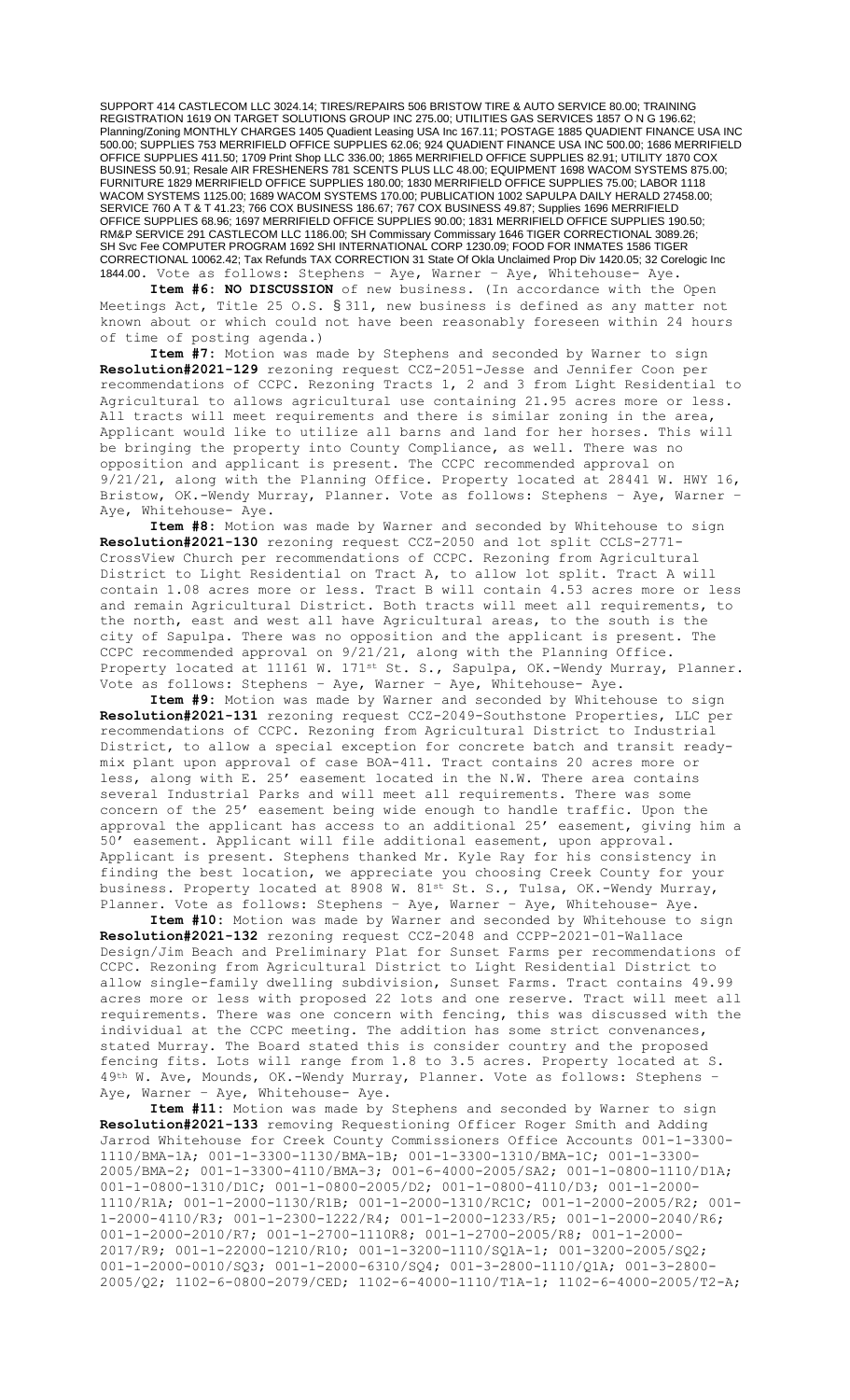1102-6-6500-2005;1201-2-3600-2005/WR911; 1212-2-2700-2005/CCE-8; 1213-6-3200- 2005/PUD-FP; 1219-1-3200-2005/PUD; 1235-2000-4110-Donations; 1301-1-0800- 2005/GA2; 1305-1-0800-2005/HVAC; 1305-7-0800-5010/CI4; 1527-2-2700- 2010/Grant; 1566-1-2000-1110; 1566-1-2000-2005; 1566-2000-4110/ARPA Grant; 7506-4200-2005/T7. Vote as follows: Stephens – Aye, Warner – Aye, Whitehouse-Aye.

**Item #12:** Motion was made by Stephens and seconded by Whitehouse to accept appointment of District #3 First Deputy Steve McGuire. Vote as follows: Stephens – Aye, Warner – Aye, Whitehouse- Aye.

**Item #13:** Motion was made by Whitehouse and seconded by Warner to sign **Resolution#2021-134** allowing Steve McGuire to drive a county-owned vehicle home. Vote as follows: Stephens – Aye, Warner – Aye, Whitehouse- Aye.

**Item #14:** Motion was made by Warner and seconded by Whitehouse to sign **Resolution#2021-135** adding Jarrod Whitehouse, Steven McGuire, and Ryan McDaniel as Requisitioning Offices and removing Roger Smith and Justin Mann from District #3 accounts 1102-6-4300-1110/T1A-3; 1102-6-4300-1320/T1C-3; 1102-6-4300-2005/T2-3; 1102-6-4300-4110/T3-3; 1313-6-8043-2005/HTX3; 1103-6- 4300-4030/CBI-3; 1103-6-4000-4030/CBI-A. Vote as follows: Stephens – Aye, Warner - Aye, Whitehouse- Aye.

**Item #15:** Motion was made by Warner and seconded by Whitehouse to sign **Resolution#2021-136** adding Receiving Officer Nathan Howard and removing Ryan McDaniel for District #3 accounts 1102-6-4300-1110/T1A-3; 1102-6-4300- 1320/T1C-3; 1102-6-4300-2005/T2-3; 1102-6-4300-4110/T3-3; 1313-6-8043- 2005/HTX2-3; 1313-6-8040-4110/HTX3; 1103-6-4300-4030/BBI-3; 1103-6-4000/CBI-A. Vote as follows: Stephens – Aye, Warner – Aye, Whitehouse- Aye.

**Item #16:** Motion was made by Warner and seconded by Whitehouse to approve the CIRB 8-year Transportation Plan for Creek County. Warner reviewed the Plan and stated it could take a hundred years to complete all deficient bridges in our area, at the rate we are getting projects funded. The Board reviewed the plan, we have had projects waiting on funds for eleven years like Three Bridges. Vote as follows: Stephens – Aye, Warner – Aye, Whitehouse- Aye.

**Item #17: DISCUSSION ONLY/NO ACTION** on placing a 7 day Burn Ban in Creek County, beginning September 27, 2021, pursuant to 2 O.S. § 16-26, or addressing the current Burn Ban. The Board reviewed the packet of information Covey Murray, Emergency Management provided. They reviewed the upcoming seven- day forecast and there are several days of rain projected. Murray stated this will not help our current drought situation, but could give us some aide, they are projecting up to 2" this week. With the recent change in humidity and the current burn ban has helped over the weekend with fires. Our neighbors in Okfuskee and Tulsa have had fires this weekend. The Board stated they will allow the current ban to expire tomorrow at 1:30 p.m. and review this item next Monday, if need be.

**Item #18: DISCUSSION ONLY/NO ACTION** regarding the administration of the county website. Warner updated the Board of feedback that he received. I received some response, stating both companies were capable of providing the county with a website. There was some preference to use Brooks Jeffreys, as they are used by the Clerk and Sheriff's Office currently. Stephens stated that he would be more inclined to work with Brooks Jeffrey, as it is more user friendly with current experience and current training with the Clerk's Office. We would need to allow additional access to the Commissioner's Office, Planning and County Clerk moving forward with a new site. Warner stated he will get some projected costs and completion time together to discuss next week. Warner stated he has a scheduled time setup with one company already, but will reach out to the other one as well.

**Item #19:** Motion was made by Warner and seconded by Whitehouse to sign **Resolution#2021-137** surplussing a 2018 John Deere 333G Compact Track Loader INV#193-332-0062, Serial Number 1T0333GMTJF345263 correcting previous Resolution#2021-59/2021-59A and **Resolution#2021-137A** disposing of the same originally stating to be traded in, to now being turned over to the insurance company to total out. Whitehouse stated this piece of equipment was going to be traded in, since it has been sunk and it currently has electrical issues, the company will not except as trade-in, we have now filed with the county insurance. Whitehouse stated the insurance company will be totaling it out. Vote as follows: Stephens – Aye, Warner – Aye, Whitehouse- Aye.

**Item #20:** Motion was made by Stephens and seconded by Warner to sign **Resolution#2021-138** surplussing Creek County Juvenile Justice Center Detainees old style or unserviceable uniforms 116 shirts, 42 pairs of shoes, 97 pairs of pants, 68 pairs of boxer shorts, 42 t-shirts and 17 Detainees unserviceable blankets and **Resolution#2021-138A** disposing of the same to be burned. Vote as follows: Stephens – Aye, Warner – Aye, Whitehouse- Aye.

**Item #21:** Motion was made by Warner and seconded by Whitehouse to sign **Resolution#2021-139** adding Mike Anthamatten as requisitioning Officer to account 1102-6-0800-2079, adding Amy Quinn and Tim Richison, as Receiving Officers and removing Misty McCurley and Glen Musser from account 1102-6- 0800-2079/CED. There was discussion from Tandra McClellan, Payroll Clerk